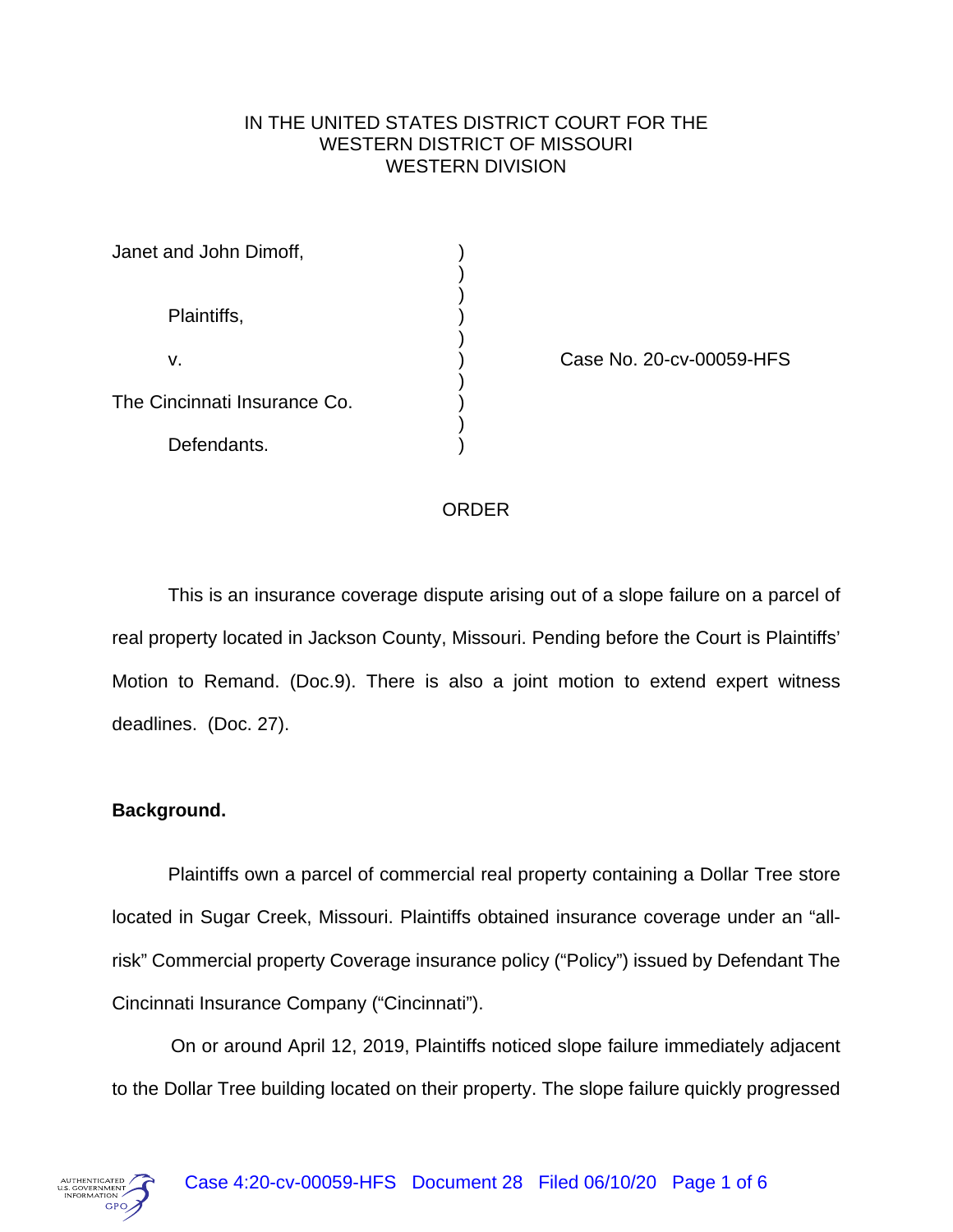to the point where the building was unsafe to occupy. Plaintiffs notified their insurer and demanded coverage for the costs associated with the repair. The insurer investigated the claim but denied coverage under the policy.

On January 10, 2020, Plaintiffs filed their Petition for Declaratory Judgment and Damages in the Circuit Court of Jackson County, Missouri. *Janet and John Dimoff, v. Cincinnati Insurance Company*, Cause No. 2016-CV00929, seeking a declaration that Defendant owes a duty to Plaintiffs to cover the claims, losses, damages, and injuries sustained by Plaintiffs at the Property and recovery of damages for the costs to repair the damages.

Cincinnati removed this case to federal court on January 27, 2020, asserting diversity of citizenship under 28 U.S.C. § 1332(a)(1). Plaintiffs concede that the amount in controversy exceeds \$75,000.00 and that Defendant has established the necessary diversity of the parties' citizenship such that 28 U.S.C. § 1332(a)(1) grants this Court original jurisdiction over the matter. Nevertheless, plaintiffs argue that this Court should exercise its discretion to remand the case to the Circuit Court of Jackson County, Missouri pursuant to the abstention doctrine detailed in Wilton v. Seven Falls Co*.*, 515 U.S. 277, 279 (1995).

## **Legal Standard.**

Federal jurisdiction authorized by the Declaratory Judgment Act is discretionary: "[i]n a case of actual controversy within its jurisdiction…any court of the United States…may declare the rights and other legal relations of any interested party seeking such declaration …". 28 U.S.C. § 2201(a). In Wilton, the Supreme Court held that the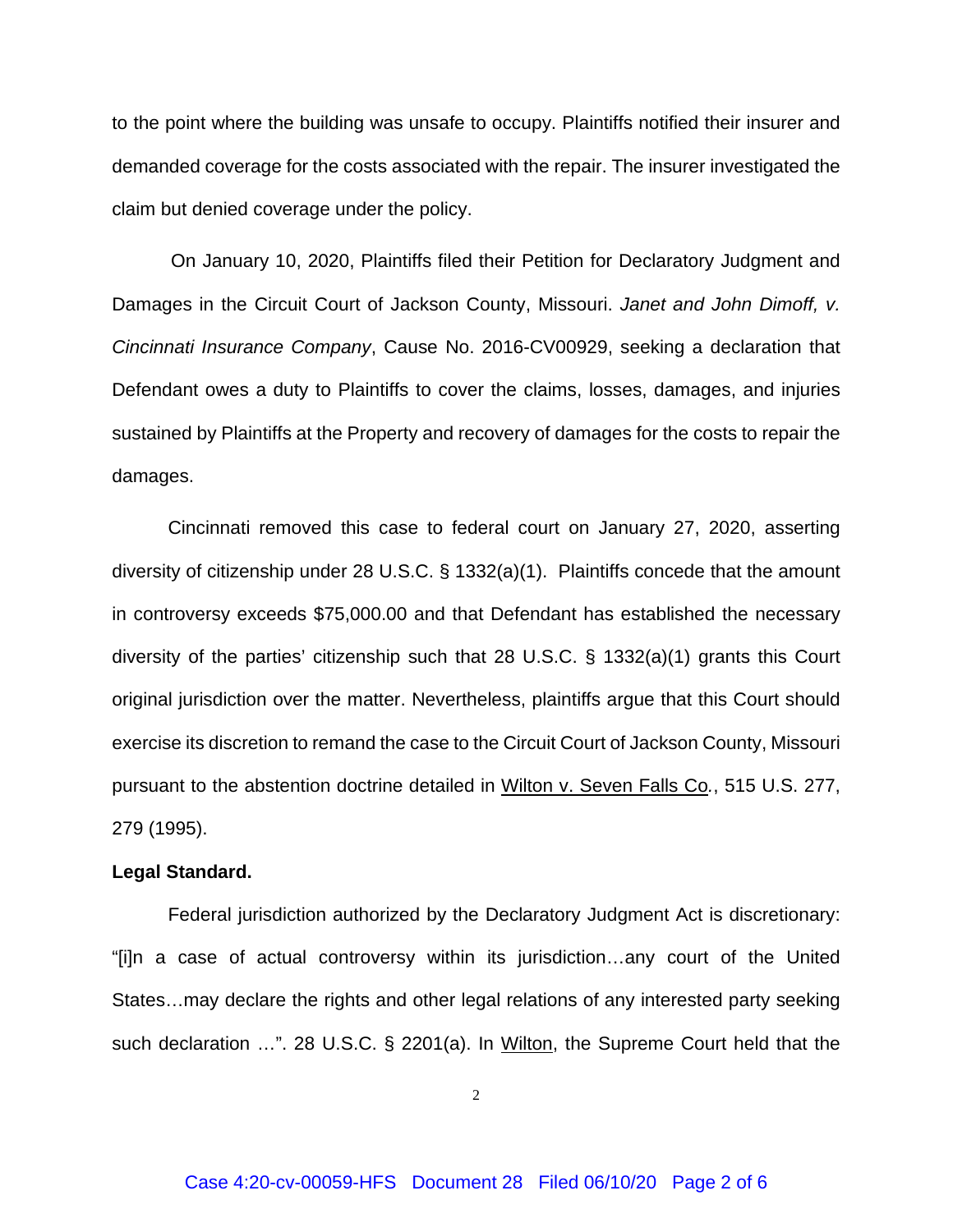broad discretionary standard set forth in Brillhart v. Excess Ins. Co. of Amer*.*, 316 U.S. 491 (1942) governs a district court's decision to entertain an action under the Declaratory Judgment Act when there is a parallel state court action. Specifically, the Wilton Court held that a district court's decision "about the propriety of hearing declaratory judgment actions, which are necessarily bound up with their decisions about the propriety of granting declaratory relief, should be reviewed for abuse of discretion." 515 U.S. at 289- 90.

The Court must undertake a two-part analysis to determine whether it has discretion to decline jurisdiction over a matter that seeks declaratory relief. First, the Court must determine whether the "Essence of the Suit" is declaratory or if the other relief sought dominates the dispute between the parties. Royal Indem.Co. v. Apex Oil Co*.*, 511 F.3d 788, 793-94 (8th Cir.2008) (citing Horne v. Firemen's Ret. Sys. Of St. Louis, 69 F.3d 233, 236 (8th Cir. 1995)). Second, if the Court finds that declaratory relief is the essence of the suit between the parties, it must determine whether the factors outlined in *Scottsdale Ins. Co. v. Detco Indus.*, 426 F.3d994, 998 (8th Cir. 2005), weigh in favor of exercising or abstaining jurisdiction over a declaratory matter.

#### **Discussion.**

The plaintiffs do not dispute that there is no parallel state court action such that abstention may be appropriate under Wilton. They argue, however, that this court still has limited discretion to remand this action to state court, citing Teva Pharmaceuticals, USA, Inc. v. Am. Motorists Ins. Co., 2008 WL 4596186 (E.D. Mo.).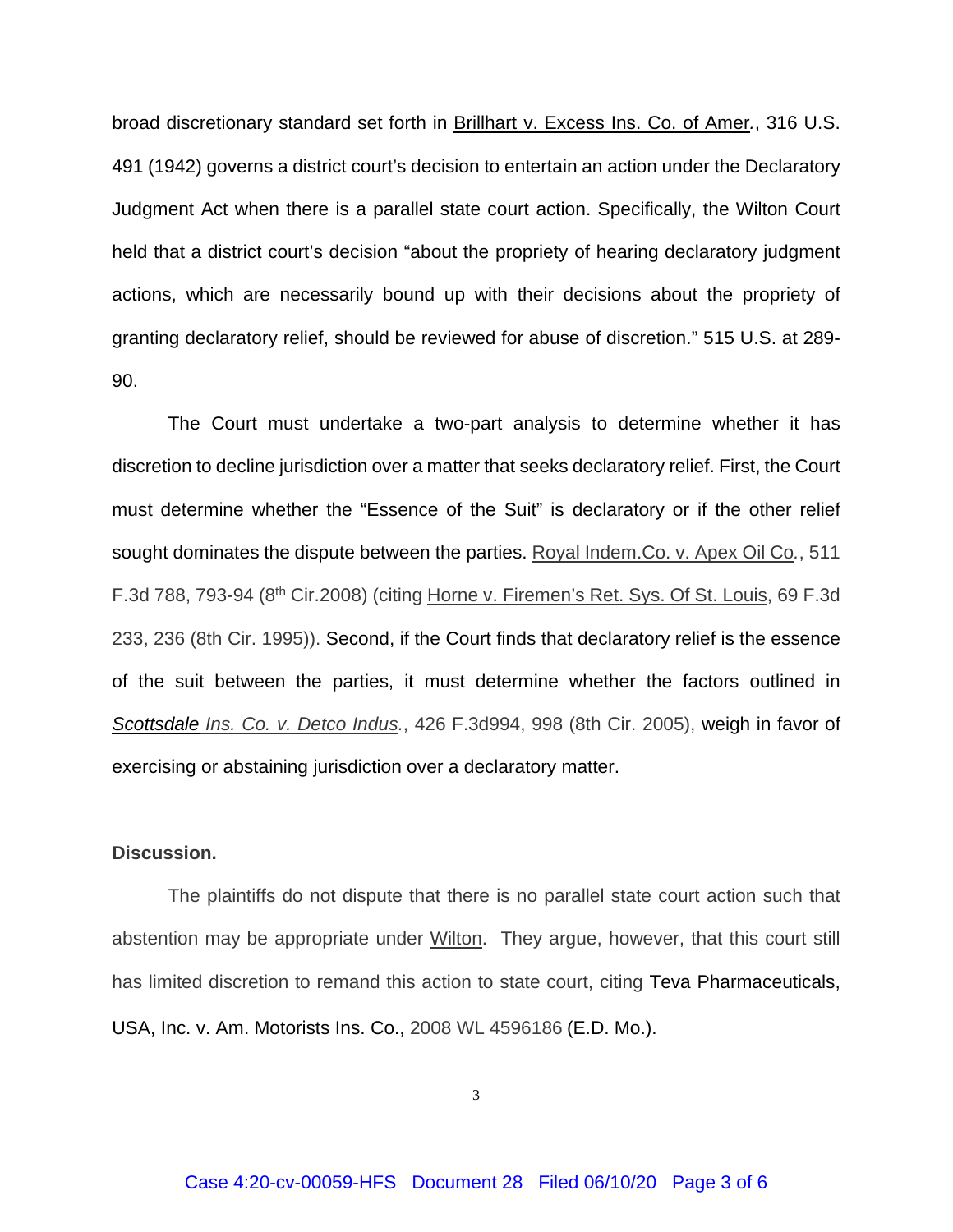In Teva, Judge Perry remanded a declaratory judgment action to state court when there was no directly parallel state court proceeding. However, Judge Perry acknowledged that "although there was no parallel proceeding, there were other state cases involving the same factual and legal issues of the same parties, and another federal court had already stayed one case." Id. at \*11. Such considerations are not present here.

This case is much like another case decided by Judge Perry, Cairo Marine Servs. v. Homeland Ins. Co., 2010 WL 618509 (E.D. Mo.). Like here, plaintiff sought to remand a declaratory judgment action seeking a declaration of rights under an insurance policy based on a federal court's limited discretion to decline jurisdiction in declaratory judgment actions. The court rejected the argument made here that the court should abstain from exercising jurisdiction over the declaratory judgment action based on a federal court's limited power to decline hearing declaratory judgment actions. Judge Perry noted that to abstain under those circumstances, courts must consider the Scottsdale factors: whether the declaratory judgment sought will settle the legal relations in issue, the strength of the state's interest in having the issues decided in the state courts, and whether the federal action would result in unnecessary entanglement between the federal and state courts to determine whether to action. The court found that the Scottsdale factors did not favor abstention. The court determined that the resolution of the claims in the case would settle the relationships between the parties with respect to their insurance contracts and would resolve all issues raised in the federal proceeding. The court also determined that there were no important issues of state law in dispute; the case involved the responsibilities of the parties under the terms of two insurance contracts which were to be determined by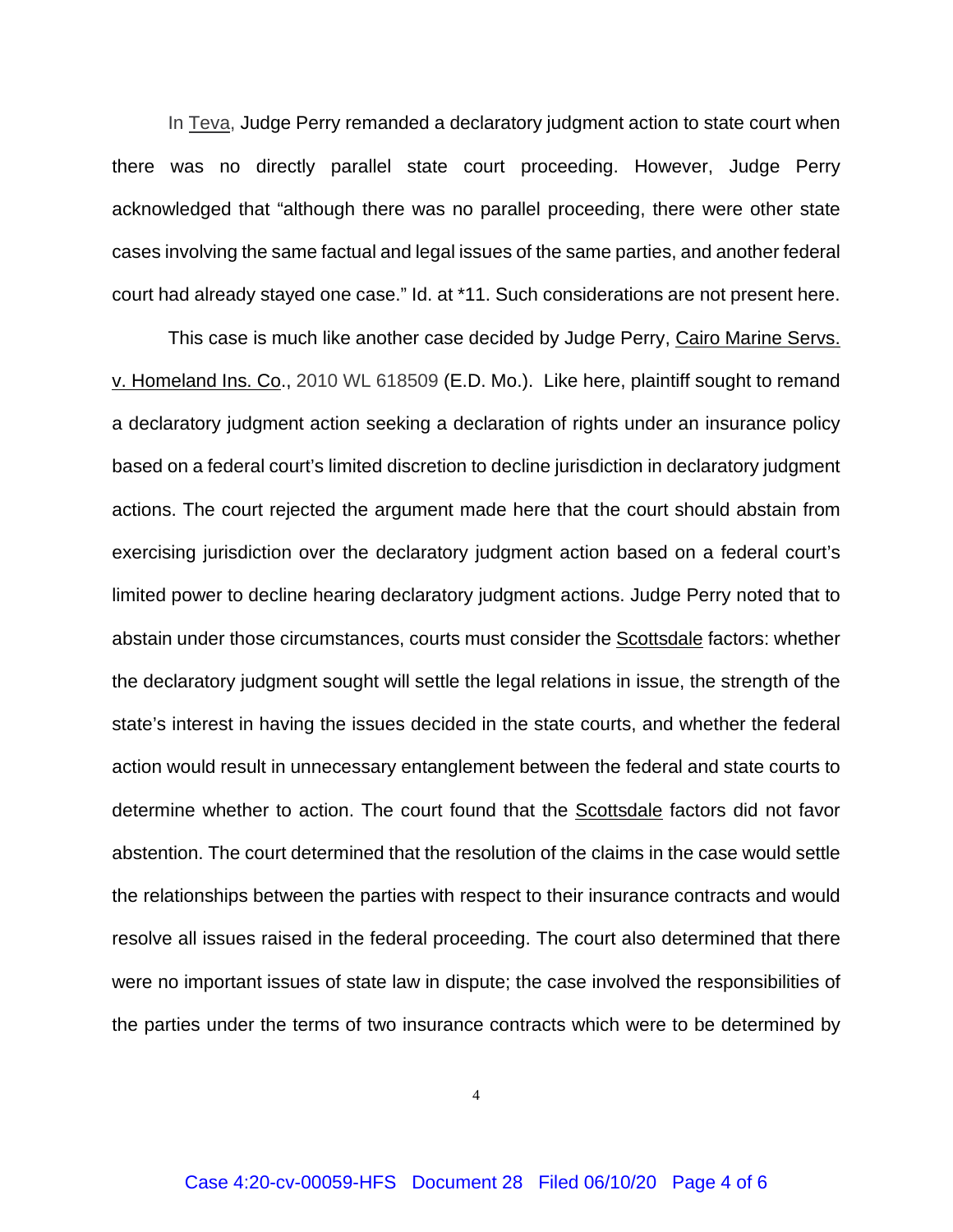reference to traditional contract. The same considerations apply to the insurance contract dispute before the court here, and abstention is not warranted.

The intervenor plaintiff, East West Bank ("Bank"), has also filed a brief in support of plaintiffs' motion to remand. The Bank first argues that there is no need for this case to be litigated in federal court because it involves real property that is located and insured in Jackson County, Missouri, and it involves a loan that was made by the Bank in Jackson County, Missouri with a Deed of Trust recorded in Jackson County, Missouri. The Bank further argues that the case should be remanded to state court because there is no certification process which would allow the federal court to certify questions of state law to the Missouri Supreme Court. Zeman v. V.F. Factory Outlet, Inc*.,* 911 F.2d 107, 108-09 (8th Cir. 1990) ("the Missouri Supreme Court has held that, notwithstanding the certification statute, the Missouri constitution did not grant the Missouri Supreme Court original jurisdiction to render opinions on questions of law certified by federal courts).

Neither of the Bank's arguments are compelling. This case involves the interpretation of an insurance contract and the location of the property is incidental to the interpretation of the policy. *See* Transit Cas. Co. in Receivership v. Certain Underwriters at Lloyd's of London, 963 S.W.2d 392, 396 – 98 (Mo. App. W.D. 1998) (obligations under an insurance policy determined by reference to traditional contract law). The Bank provides no authority for its argument that this case should be remanded based on this court's inability to certify questions of state law to the Missouri Supreme Court. Nor is there any suggestion that this presents a novel question of Missouri state contract law or authority that there is a certification process available to the state court other than a direct appeal. See Mo. Rev. Stat. § 477.004. As in all diversity cases, this Court will interpret